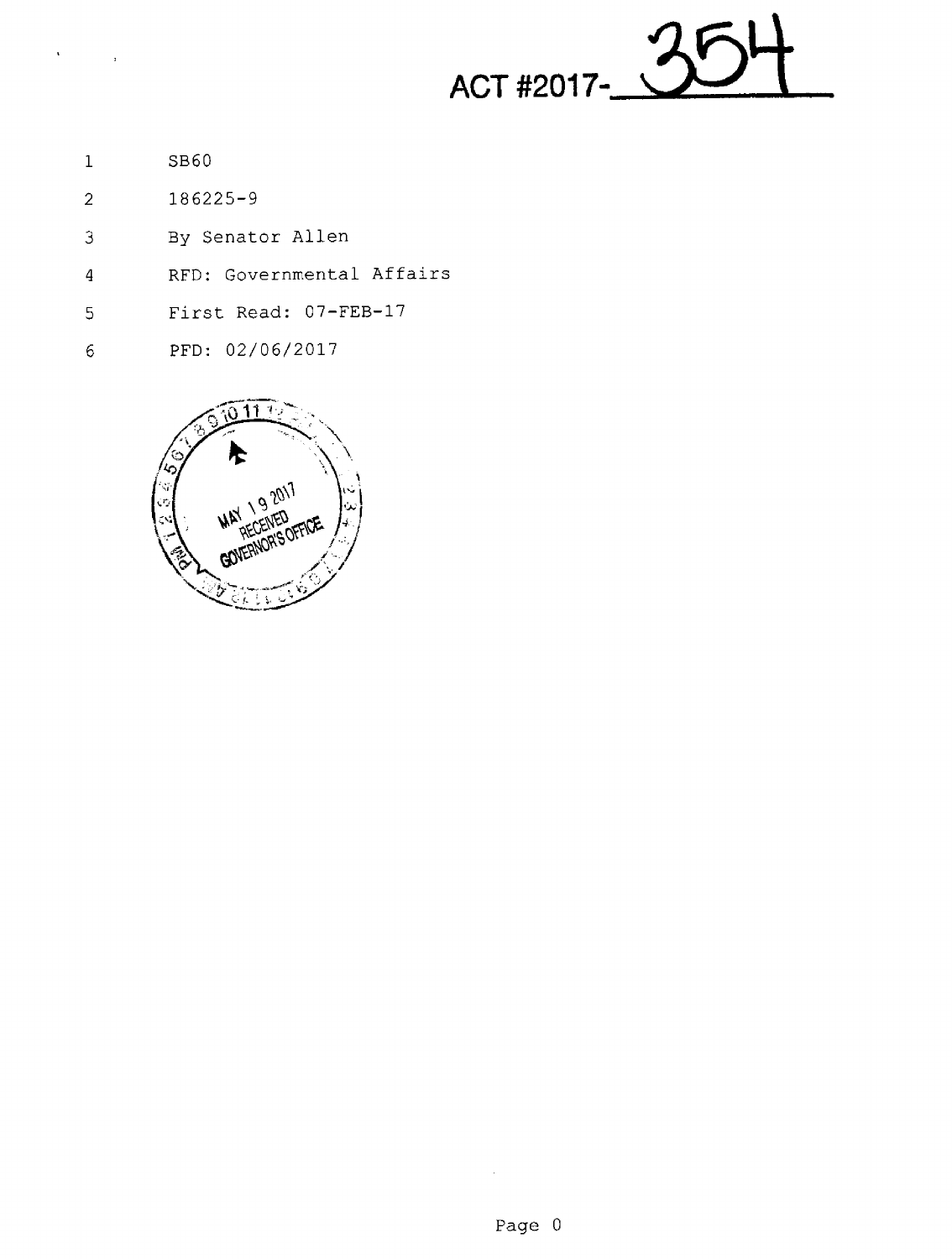$\mathbf{1}$ 8860

 $\overline{2}$ 

3

 $\overline{4}$ 

ENROLLED, An Act,

To create the Alabama Memorial Preservation Act of 5 2017; to prohibit the relocation, removal, alteration, 6 renaming, or other disturbance of any architecturally 7 significant building, memorial building, memorial street, or 8 monument located on public property which has been in place 9 for 40 or more years; to provide a mechanism for the 10 relocation, removal, alteration, renaming, or other  $11$ disturbance of any architecturally significant building, 12 memorial building, memorial street, or monument located on l3 public property which has been in place for at least <sup>20</sup> years 14 and less than <sup>40</sup> years; to provide <sup>a</sup> mechanism for the 15 renaming of <sup>a</sup> memorial school which is located on public l6 property and has been so situated for 20 or more years; to 17 prohibit any person from preventing the governmental entity 18 responsible for maintaining the monuments, memorial streets, 19 architecturally significant buildings, and memorial buildings 20 from taking proper measures to protect, preserve, care for, 21 repair, or restore the monuments, streets, or buildings; to 22 create the Committee on Alabama Monument Protection; to 23 provide for the membership of the committee; to provide for 24 the duties of the committee; to authorize the committee to 25

SB60

Page <sup>1</sup>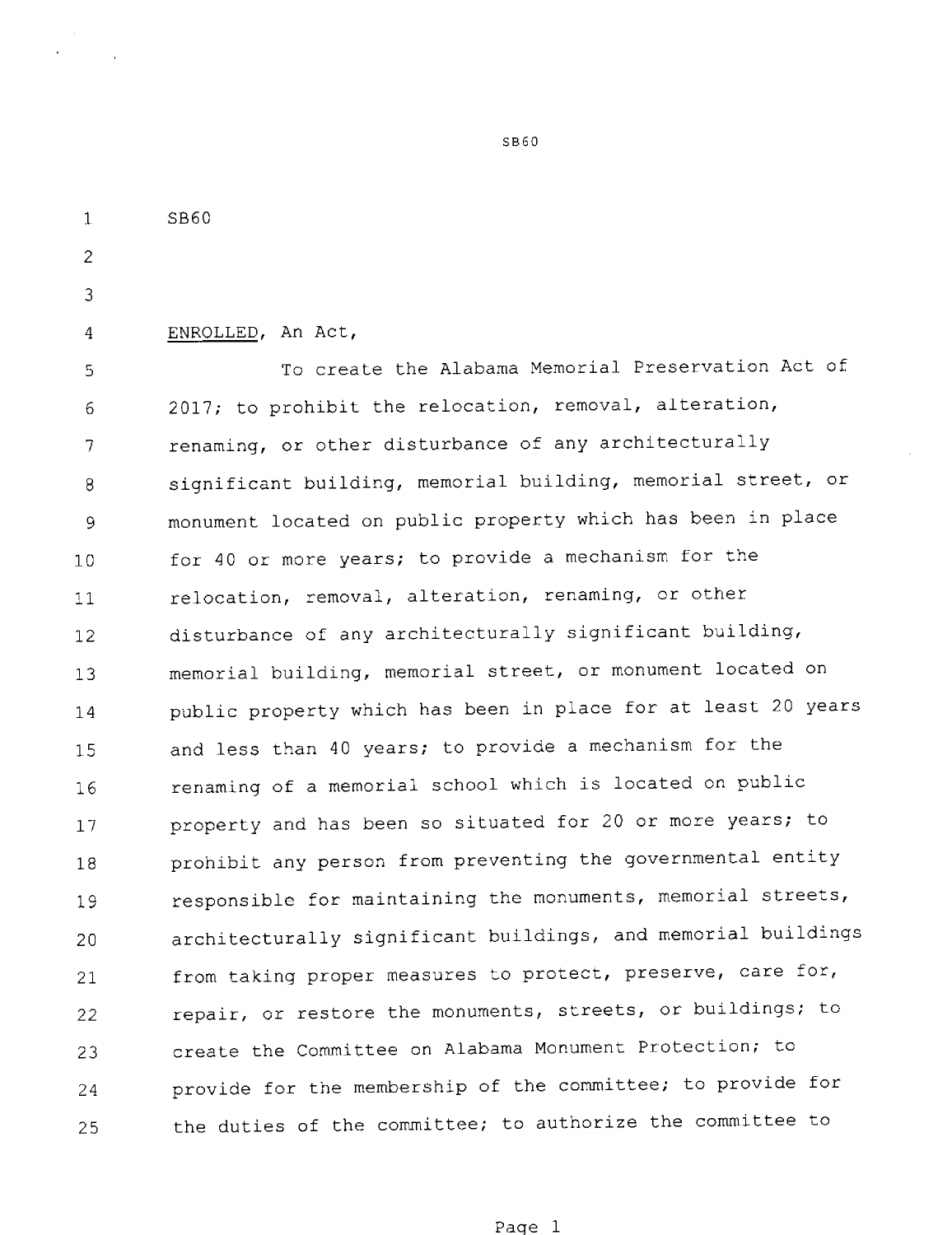grant waivers; to provide for the levy of fines for violations  $\mathbf{1}$ of the waiver process; to exempt certain art and artifacts,  $\mathfrak{D}$ the Department of Transportation, local governments, 3 universities, and utilities under certain limited  $\overline{4}$ circumstances; and in connection therewith would have as its 5 purpose or effect the requirement of a new or increased 6 expenditure of local funds within the meaning of Amendment 621  $\overline{7}$ of the Constitution of Alabama of 1901. 8 BE IT ENACTED BY THE LEGISLATURE OF ALABAMA: 9 Section 1. This act shall be known and may be cited 10 as the Alabama Memorial Preservation Act of 2017. 11 Section 2. For the purposes of this act, the 12 following terms shall have the following meanings: 13 (l) ARCHITECTURALLY SIGNIFICANT BUILDING. A building 14 located on public property that by its very nature, inherent 15 design, or structure constitutes a monument. 16 (2) COMMITTEE. The Committee on Alabama Monument 17 Protection created by this act. 18 (3) MEMORIAL SCHOOL. A K—12 or two—year 19 postsecondary institution or facility that is located on 20 public property and has been erected for, or named or 21 dedicated in honor of, an event, a person, a group, a 22 movement, or military service. 23 (4) MEMORIAL BUILDING. A building, structure, park, 24 or other institution, other than <sup>a</sup> Memorial School, that is 25

SB60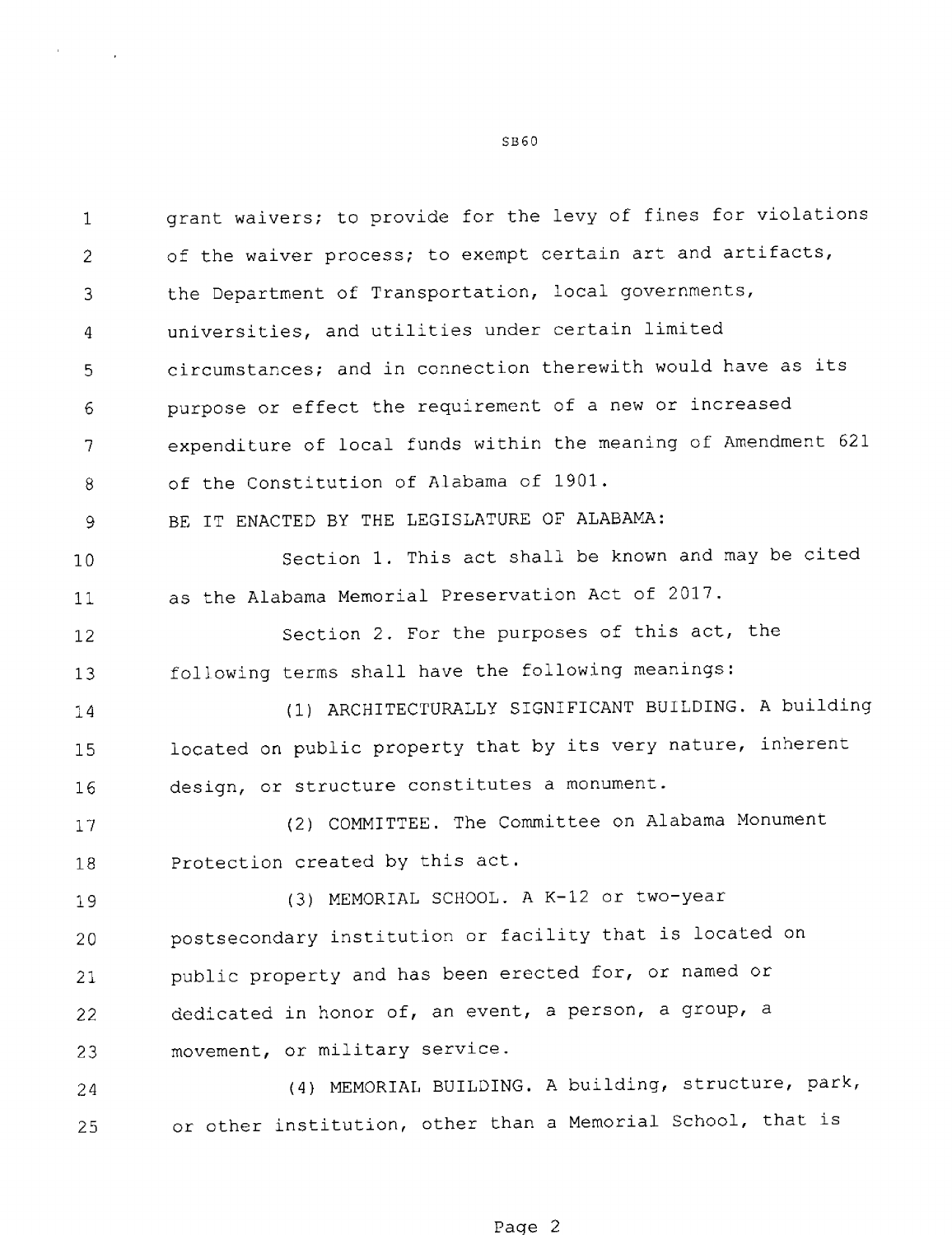located on public property and has been erected for, or named  $\mathbf{1}$ or dedicated in honor of, an event, a person, a group, a  $\overline{2}$ movement, or military service. 3

(5) MEMORIAL STREET. A street that is located on  $\overline{4}$ public property and has been constructed for, or named or 5 dedicated in honor of, an event, a person, a group, a 6  $\overline{7}$ movement, or military service.

(6) MONUMENT. A statue, portrait, or marker intended -8 at the time of dedication to be a permanent memorial to an 9 event, a person, a group, a movement, or military service that 10 is part of the history of the people or geography now 11 comprising the State of Alabama. The term does not include 12 signage bearing historical or interpretive text, commonly 13 known as a historical marker or wayside exhibit, or portraits 14 or plaques installed by temporary means and not intended to be 15 permanent at the time of installation. l6

17 18 19 20 (7) PUBLIC PROPERTY. All property owned or leased by the State of Alabama; any county, municipal, or metropolitan government in the state; or any other entity created by act of the Legislature to perform any public function.

21 22 23 24 25 Section 3. (a) No architecturally significant building, memorial building, memorial street, or monument which is located on public property and has been so situated for 40 or more years may be relocated, removed, altered, renamed, or otherwise disturbed.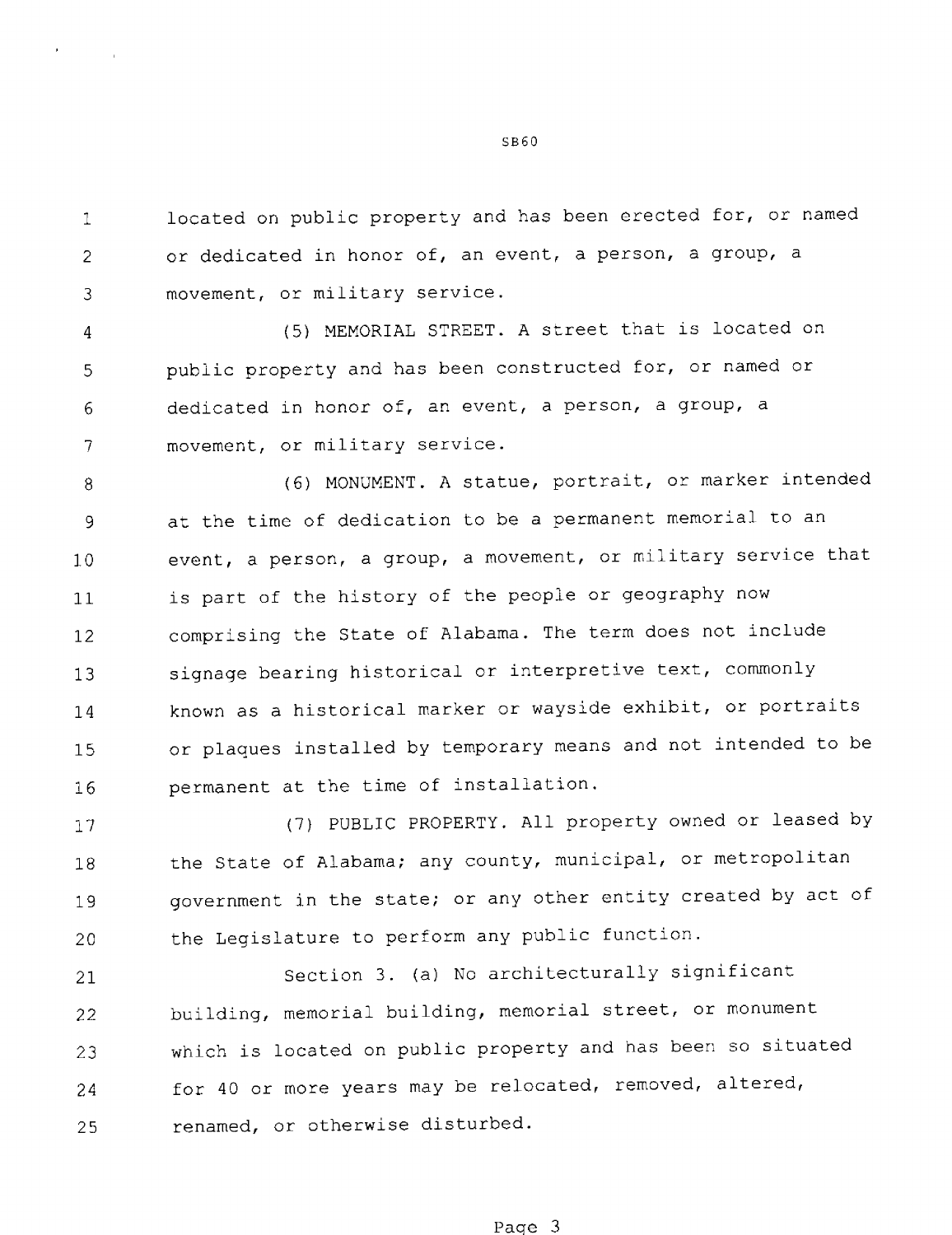(b) No architecturally significant building,  $\mathbf{1}$ memorial building, memorial street, or monument which is  $\overline{2}$ located on public property and has been so situated for at 3 least 20 years, and less than 40 years, may be relocated,  $\overline{4}$ removed, altered, renamed, or otherwise disturbed except as 5 provided in Section 6. 6

(c) No memorial school which is located on public  $\overline{7}$ property and has been so situated for 20 or more years may be 8 renamed except as provided in Section 6. 9

10 11 12 13 14 15 16 17 Section 4. No person may prevent the governmental entity having responsibility for maintaining any architecturally significant building, memorial building, memorial school, memorial street, or monument from taking proper and appropriate measures, and exercising proper and appropriate means, for the protection, preservation, care, repair, or restoration of those monuments, streets, or buildings.

18 19 Section 5. (a) There is created the Committee on Alabama Monument Protection.

20 21 22 23 24 25 (b) The legislative members of the committee shall be appointed and reappointed at the beginning of each legislative quadrennium. The members of the committee appointed pursuant to subdivisions (3) to (5), inclusive, shall serve for terms of four years, with the exception of their initial terms, which shall be staggered as provided in

5360

Page 4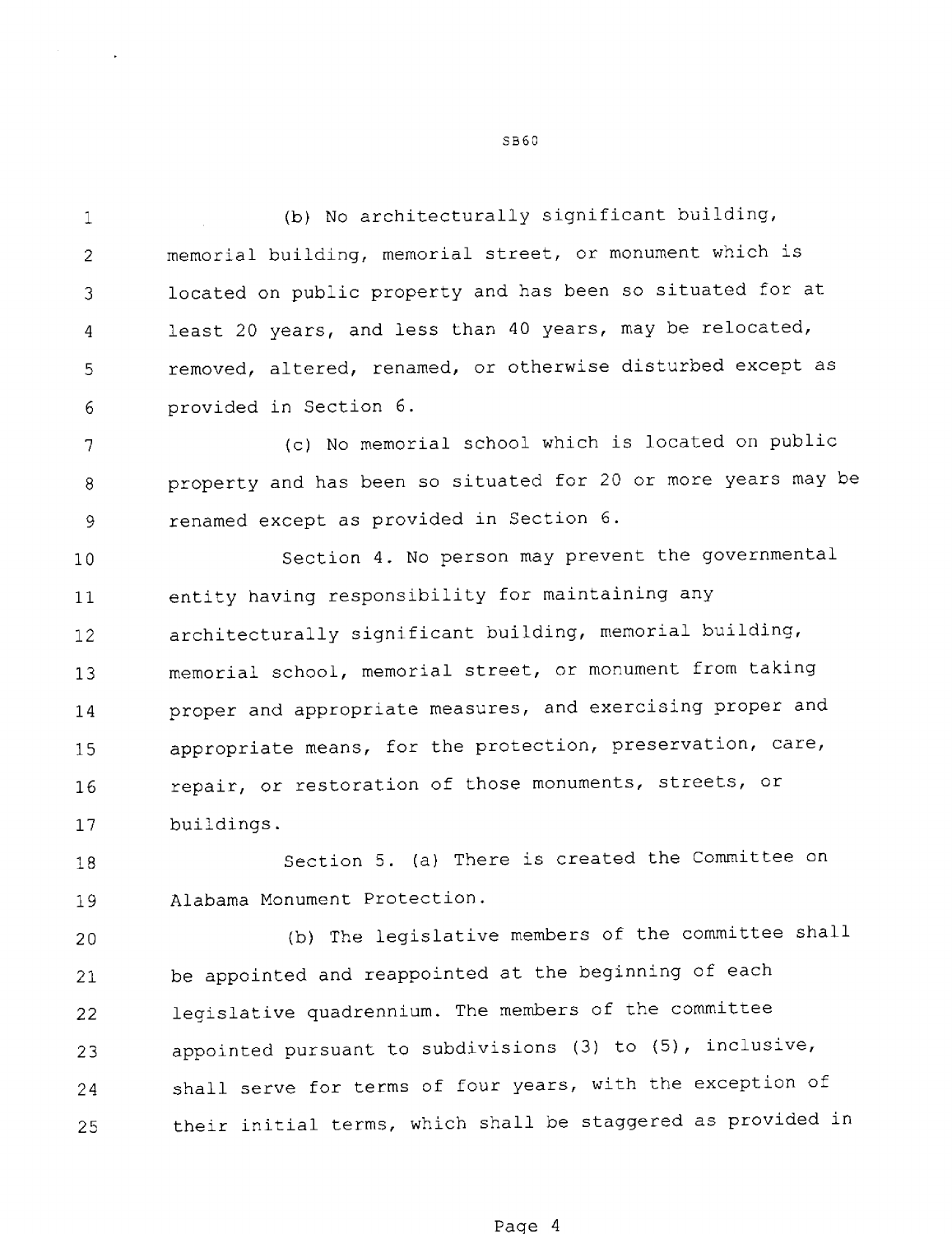subsection (d). Each term of a member appointed pursuant to  $\mathbf{1}$ subdivisions (3) to (5), inclusive, shall expire on September  $\overline{2}$ 30. The appointing authorities shall coordinate their 3 appointments to assure committee membership is inclusive and  $\overline{A}$ reflects the racial, gender, geographic, urban, rural, and 5 economic diversity of the state. The membership of the 6  $\overline{7}$ committee shall include all of the following: (1) Two members of the House of Representatives, one  $\mathsf{R}$ from the majority party and one from the minority party,  $\ddot{q}$ appointed by the Speaker of the House of Representatives. 10 (2) Two members of the Senate, one from the majority 11 party and one from the minority party, appointed by the 12 President Pro Tempore of the Senate. 13 (3) One member of the public, appointed by the 14 Speaker of the House of Representatives. 15 (4) One member of the public, appointed by the 16 President Pro Tempore of the Senate. 17 (5) Two members of the public, appointed by the 18 Governor. 19 (6) One actively serving county commissioner 20 appointed by the Governor. 21 (7) One actively serving mayor or member of the 22 municipal governing body of a Class 1, Class 2, or Class 3 23 municipality appointed by the Governor. 24

8860

Page 5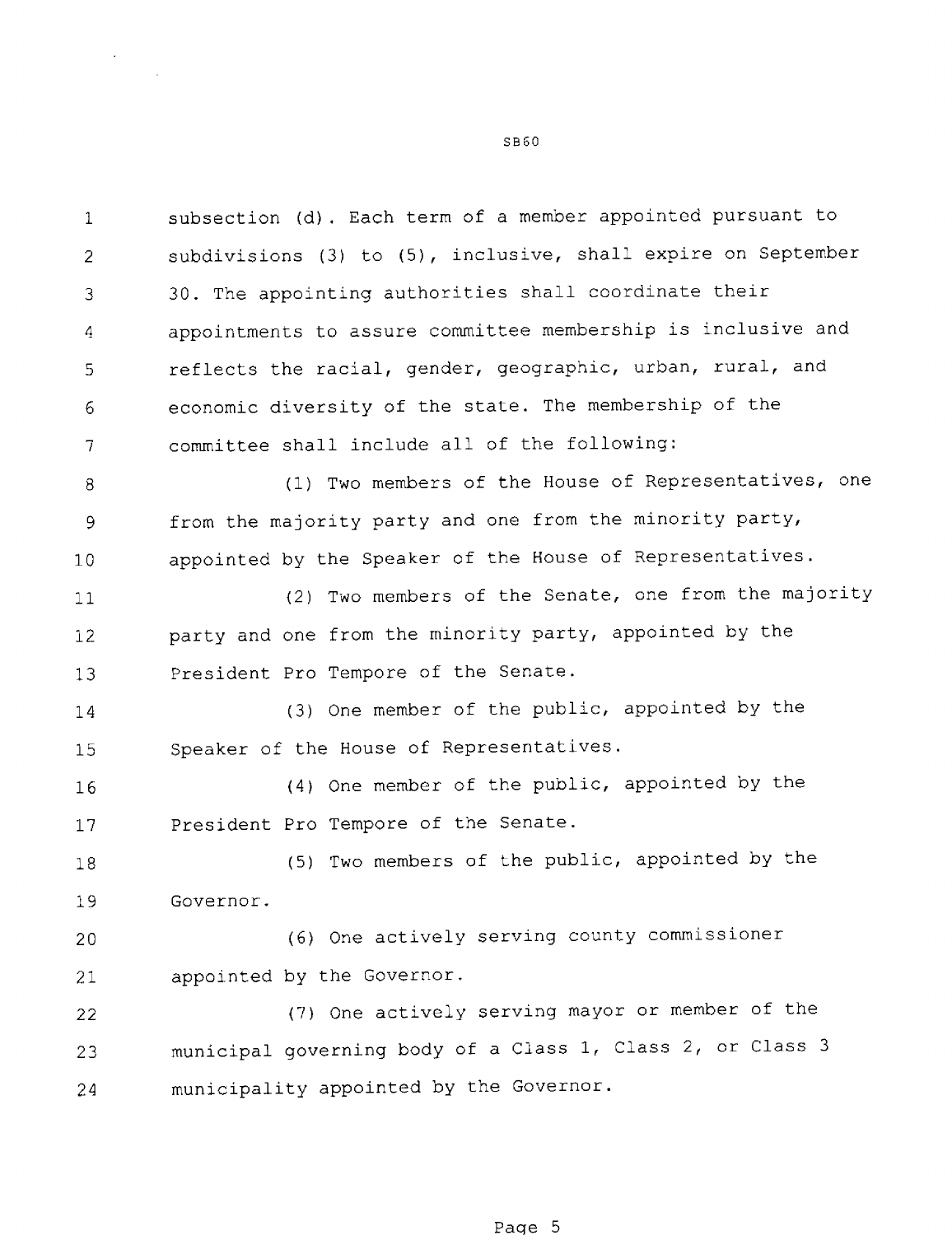$\mathbf{1}$ (8) One actively serving mayor or member of the municipal governing body of a Class <sup>4</sup> to Class 8, inclusive,  $\mathfrak{D}$ municipality appointed by the Governor. 3

(c) To assist the appointing authorities in the  $\overline{4}$ process of appointing public members to the committee, each of 5 the following entities may submit a list of names to the 6 Speaker of the House of Representatives, President Pro Tempore  $\overline{7}$ of the Senate, and Governor for consideration for appointment: 8 (1) The Department of Archives and History. 9 (2) The Alabama Historical Commission. 10 (3) The Alabama Historical Association. 11 (4) The Alabama Trust for Historic Preservation. 12 (5) The Black Heritage Council. 13 (d) The initial members of the committee shall be 14 appointed before September 1, 2017, and shall hold an 15 organizational meeting of the committee before October 1, 16 2017. At the organizational meeting of the committee, the 17 membership of the committee shall select <sup>a</sup> chair and <sup>a</sup> vice 18 chair, who shall serve in that position for one year, and the 19 public members appointed pursuant to subdivisions (3) to (5), 20 inclusive, of subsection (b) shall draw lots to determine 21 which one of those members shall serve an initial term of two 22 years expiring on September 30, 2019, which two of those 23 members shall serve an initial term of three years expiring on 24 September 30, 2020, and which two of those members shall serve 25

Page <sup>6</sup>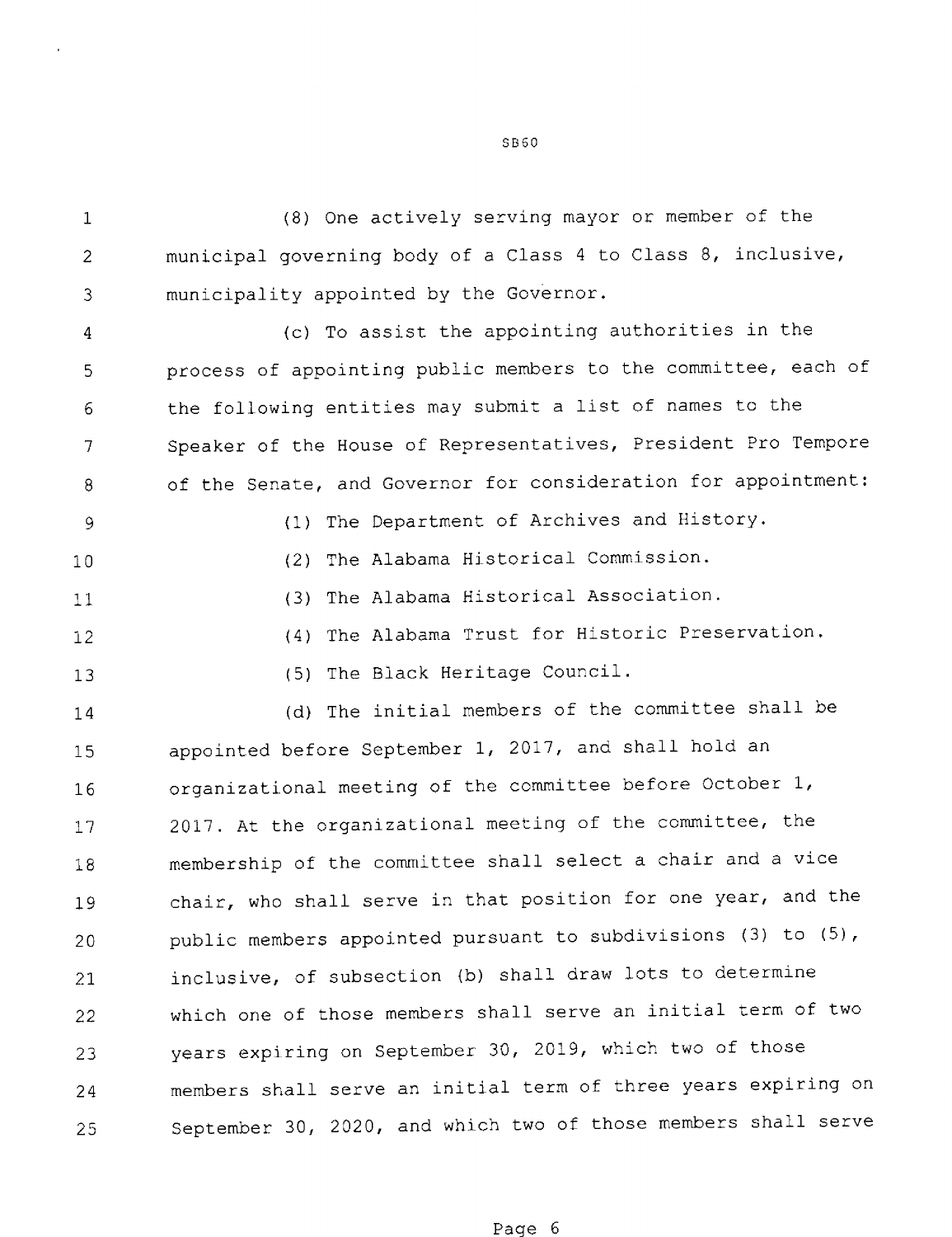an initial term of four years expiring on September 30, 2021.  $\mathbf{1}$ The committee shall meet at least once each year, during the  $\mathcal{P}$ month of October, to select a chair and vice chair to serve 3 for the following year. Thereafter, the committee shall meet  $\overline{4}$ at the call of the chair or any majority of the members of the  $\mathfrak{S}$ committee. The committee shall have <sup>a</sup> continuing existence and 6 may meet, act, and conduct committee business at any place 7  $\mathbf{B}$ within this state.

(e) Initial committee members appointed pursuant to 9 subdivisions (3) to (5), inclusive, of subsection (b), shall 10 begin serving immediately upon appointment. Each committee 11 member appointed pursuant to subdivisions (3) to (5), 12 inclusive, of subsection (b), is subject to confirmation by 13 the Senate during the legislative session in which the 14 appointment is made or, if the appointment is made when the 15 Legislature is not in session, during the next special or 16 regular session. An appointee may serve in the position 17 pending confirmation by the Senate. Failure of the Senate to 18 act on the appointment during the session in which the 19 appointment is made or, if the appointment is made while the 20 Legislature is not in session, during the next special or 21 regular session, shall constitute confirmation by the Senate. 22 Each member of the committee shall serve after the expiration 23 of his or her term until his or her successor is appointed and 24 may be appointed to more than one term. 25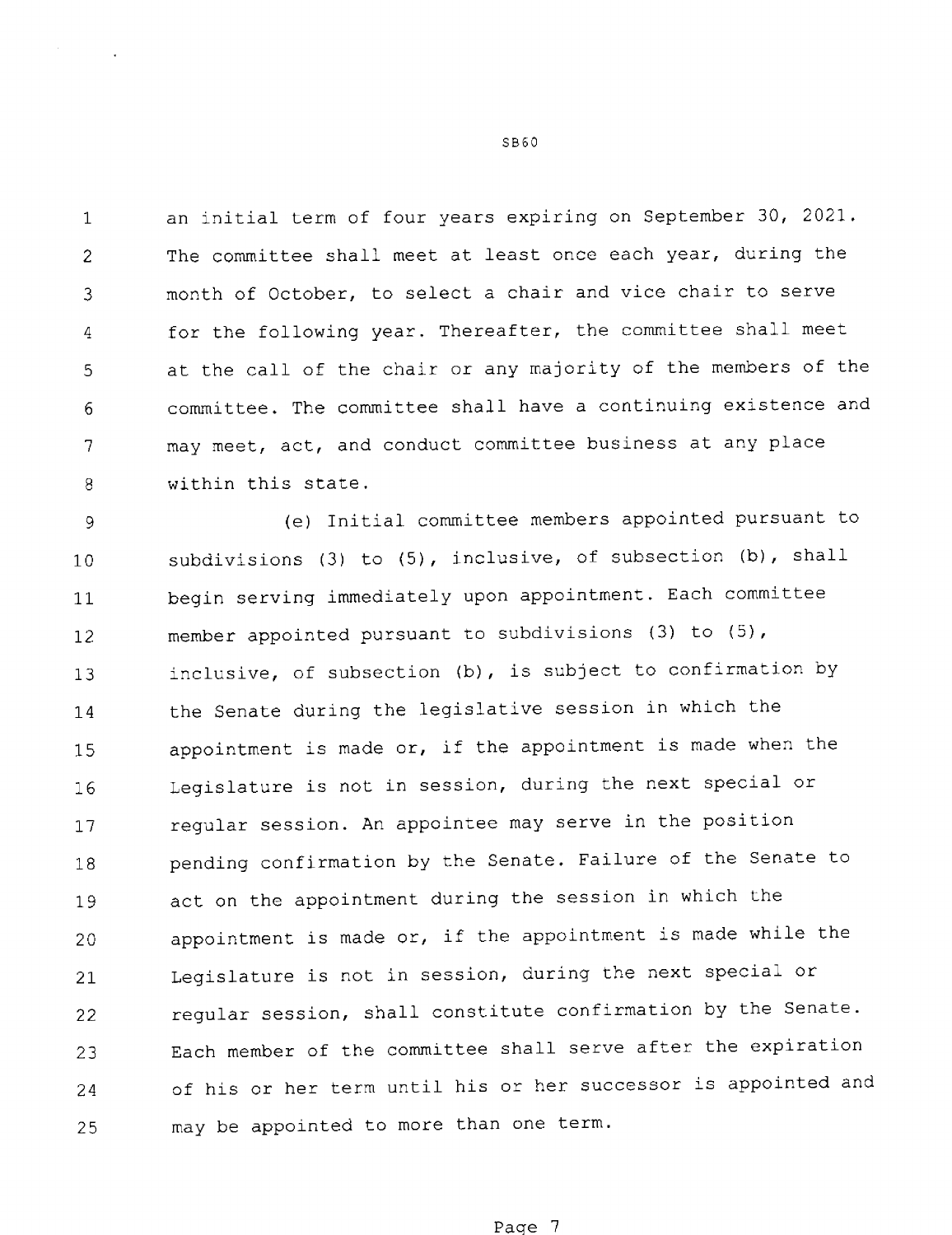(f) The committee shall perform all duties  $\mathbf{1}$ prescribed by this act. The chair of the committee may create  $\overline{2}$ advisory subcommittees and appoint members thereto, which may  $\overline{3}$ include members of the committee, representatives from  $\overline{4}$ governmental agencies, and members of the public with interest 5 and expertise in the objectives of the committee. The 6 committee shall create no more than two active advisory  $\overline{7}$ subcommittees at any given time unless the committee votes 8 unanimously for additional subcommittees. 9

10 11 12 l3 14 15 (g) Each legislative member of the committee or any subcommittee, if created, shall be entitled to the legislative compensation, per diem, and travel as provided in Amendment 871 to the Constitution of Alabama of 1901, now appearing as Section 49.01 of the Official Recompilation of the Constitution of Alabama of 1901, as amended.

16 17 18 19 20 21 Section 6. (a)(1) Any entity exercising control of public property on which an architecturally significant building, memorial building, memorial school, memorial street, or monument is located may petition the committee for <sup>a</sup> waiver from subsection (b) or subsection (c) of Section <sup>3</sup> through an application including, at <sup>a</sup> minimum, all of the following:

22 23 24 25 a. A resolution by the controlling entity seeking <sup>a</sup> waiver for the renaming of <sup>a</sup> memorial school or for the relocation, removal, alteration, renaming, or other disturbance of the architecturally significant building,

SBEO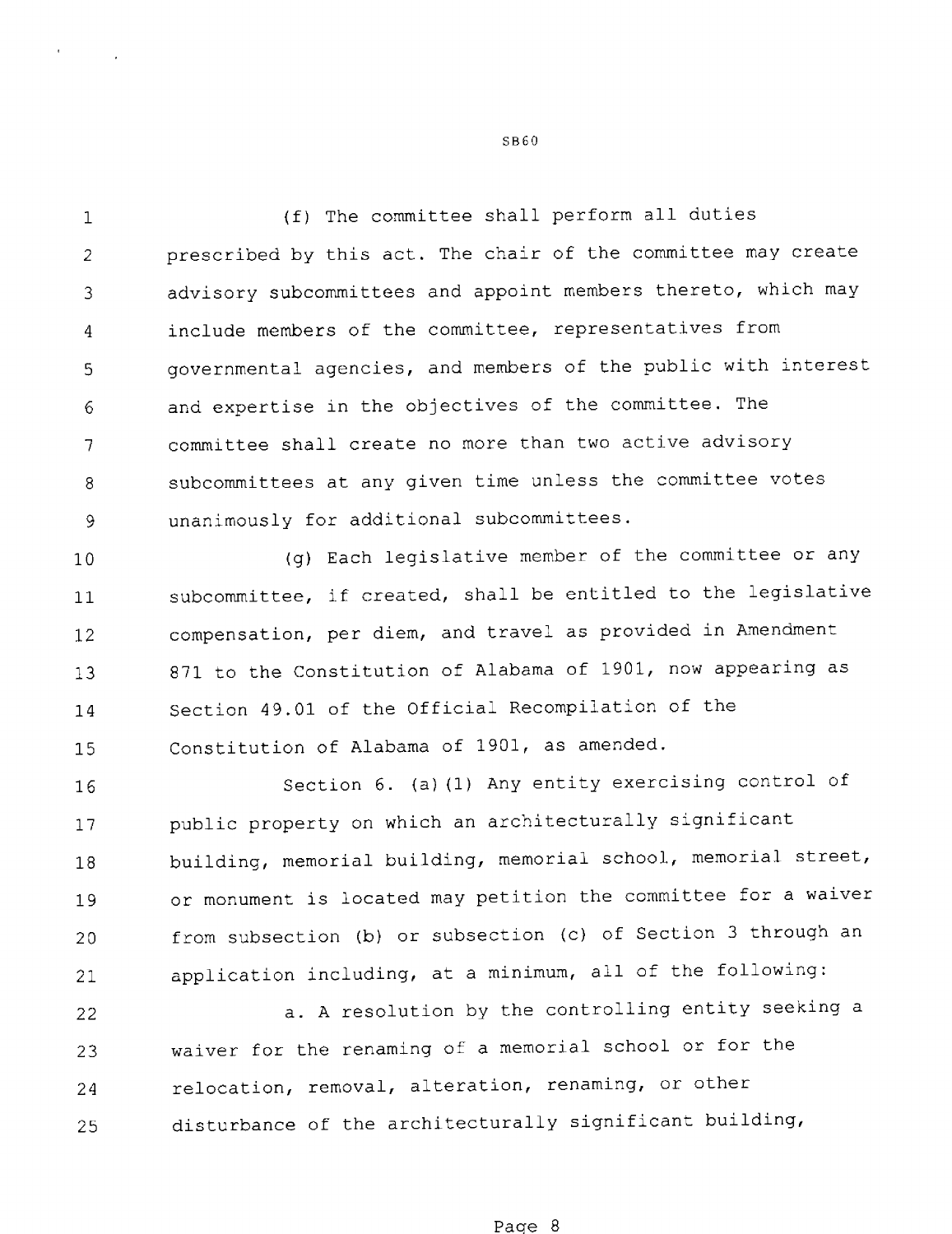memorial building, memorial street, or monument and the reasons therefor.

 $\mathbf{1}$ 

 $\mathcal{L}$ 

b. Written documentation of the origin of the 3 architecturally significant building, memorial building,  $\overline{4}$ memorial school, memorial street, or monument, the intent of 5 the sponsoring entity at the time of dedication, and any 6  $\overline{7}$ subsequent alteration, renaming, or other disturbance of the architecturally significant building, memorial building,  $\mathsf{a}$  $\overline{9}$ memorial street, or monument.

10 11 12 13 c. Written commentary from any heritage, historical, genealogical, or preservation organizations with interest in the decision of the controlling entity, and from the general public.

14 15 16 17 18 19 20 d. A written statement of any facts that were not known at the time of the origin of the architecturally significant building, memorial building, memorial school, memorial street, or monument, but are known now, that the committee should consider in granting the waiver. The absence of such facts should serve as <sup>a</sup> presumption against the granting of a waiver by the committee.

21 22 23 24 (2)(a) If the committee grants a waiver, the committee may provide reasonable conditions and instructions to ensure that the architecturally significant building, memorial building, memorial school, memorial street, or

SB6O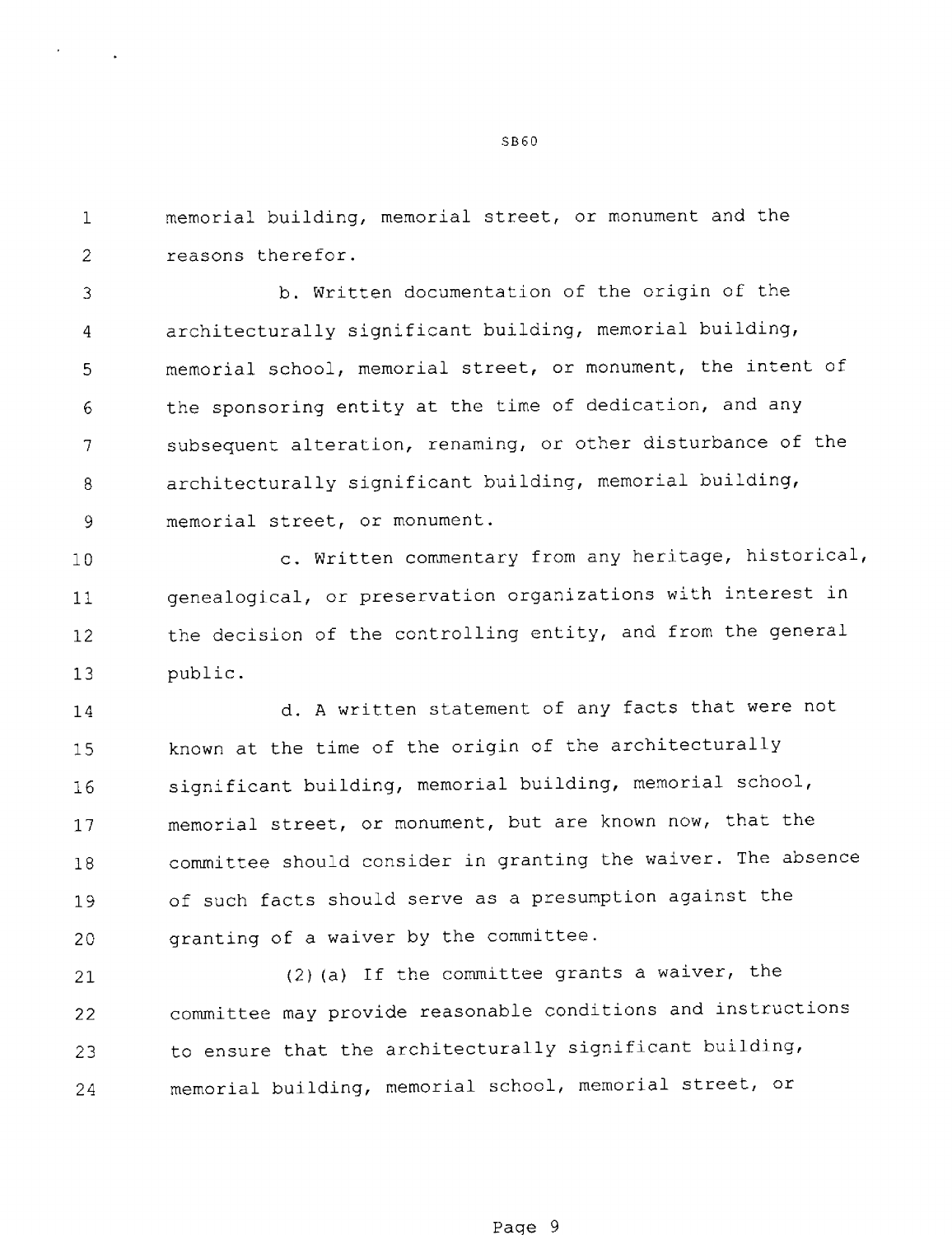monument is restored or preserved to the greatest extent  $\mathbf{1}$  $\overline{2}$ possible.

(b) In the event there is a need for emergency 3 repairs or construction at the site of or to the  $\overline{4}$ architecturally significant building, memorial building, 5 memorial street, or monument or on adjacent property, the 6 controlling entity may temporarily relocate or otherwise  $\overline{7}$ protect the architecturally significant building, memorial 8 building, memorial street, or monument without seeking a 9 waiver under the process provided in this section; provided 10 the architecturally significant building, memorial building, 11 memorial street, or monument shall be returned to its prior 12 location or condition, or both, as soon as safely and 13 reasonably possible, and no later than one year after the 14 completion of the repair or construction. If the repair or 15 construction is expected to take more than one year, the 16 controlling entity shall seek a waiver under the process 17 specified in this section. 18

19 20 21 22 (c) If the committee fails to act on a completed application for <sup>a</sup> waiver within <sup>90</sup> days after the application is submitted to the committee, the waiver shall be deemed granted.

23 24 25 (d) If the Attorney General determines that an entity exercising control of public property has renamed <sup>a</sup> memorial school or has relocated, removed, altered, renamed,

SB6O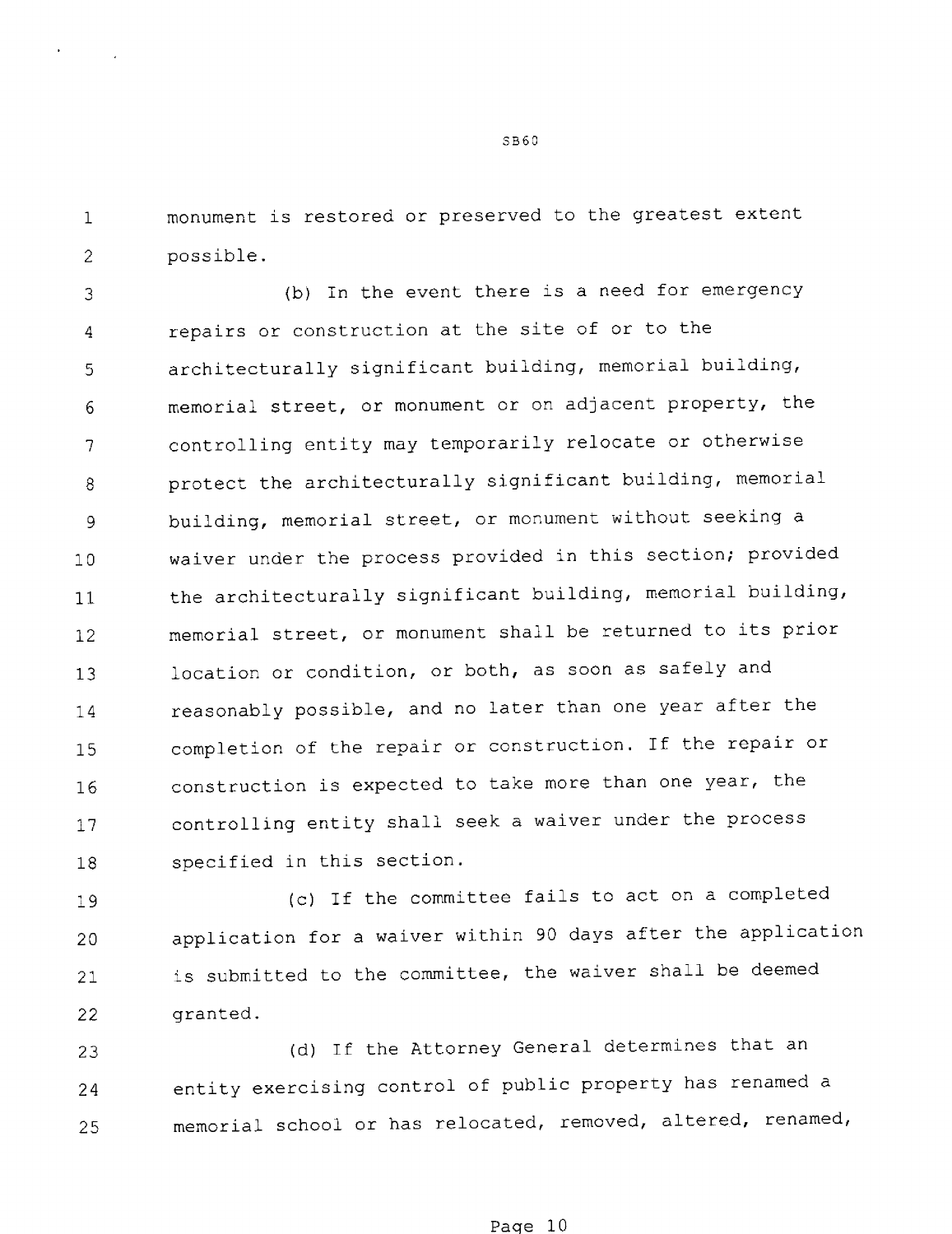or otherwise disturbed an architecturally significant  $\mathbf{1}$ building, memorial building, memorial street, or monument from  $\mathcal{L}$ that public property without first obtaining a waiver from the 3 committee as required by this act, or failed to comply with  $\boldsymbol{4}$ the conditions and instructions issued by the committee upon 5 the grant of a waiver pursuant to this section, the entity 6 shall be fined twenty—five thousand dollars (\$25,000) for each  $\overline{7}$ violation. The fine shall be collected by the Attorney  $\Omega$ General, forwarded by his or her office to the State  $\overline{9}$ Treasurer, and deposited into the Alabama State Historic 10 Preservation Fund created in Section 41-9-255, Code of Alabama 11 1975. 12

13 14 15 (e) Judicial review of the final decision of the committee may be sought pursuant to the Alabama Administrative Procedure Act, Chapter 22 of Title 41, Code of Alabama 1975.

16 17 Section 7. This act does not apply to any of the following:

18 19 (1) Art and artifacts in the collections of museums, archives, and libraries.

20 21 22 (2) Any architecturally significant building, memorial building, memorial street, or monument that is any of the following:

23 24 25 a. Located on public property under the control of, or acquired by, the State Department of Transportation, which may interfere with the construction, maintenance, or operation

SB6O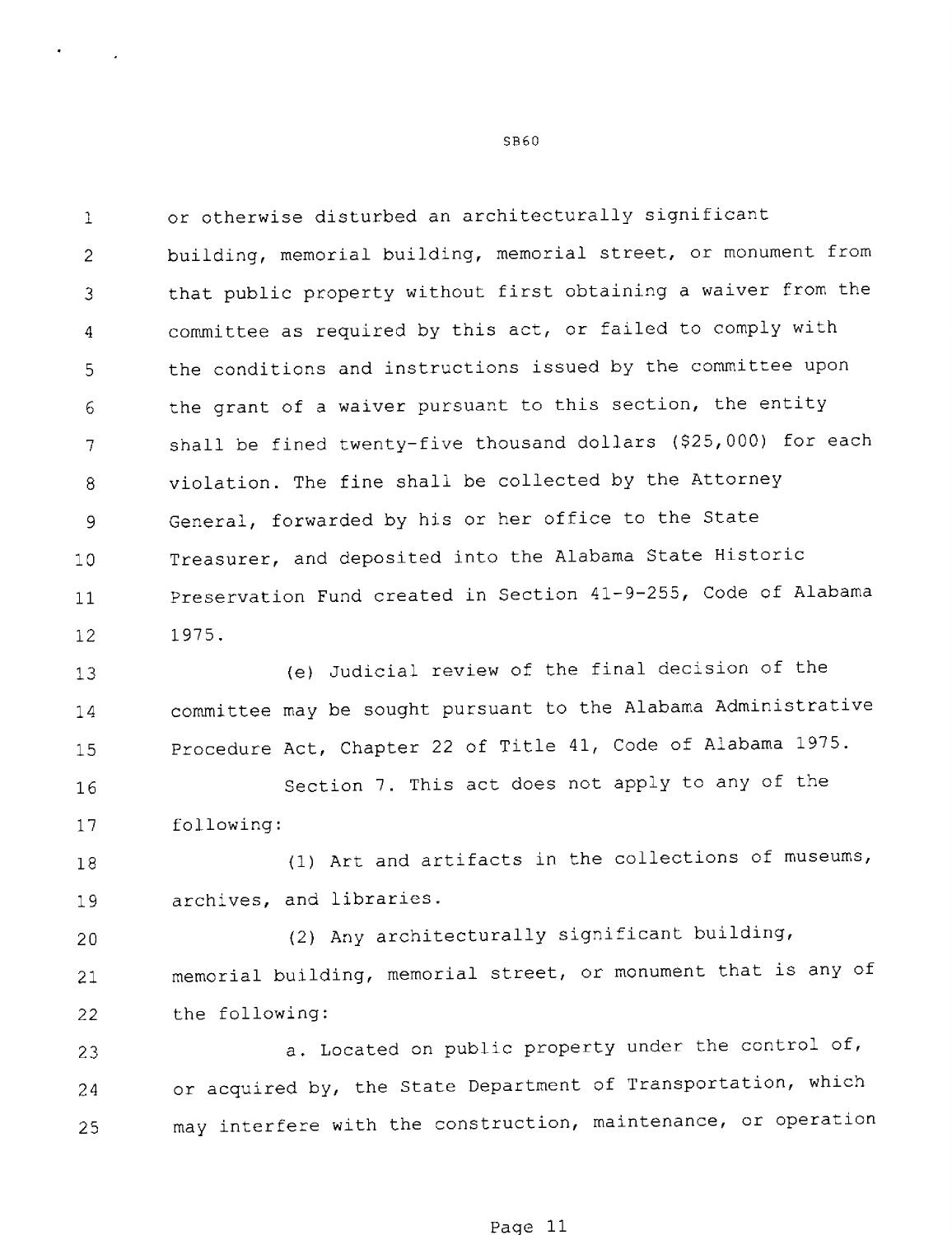of the public transportation system. The department shall  $\mathbf{1}$ strive to ensure that any architecturally significant  $\mathcal{D}$ building, memorial building, memorial street, or monument is 3 preserved to the greatest extent possible.  $\overline{4}$ 

b. Located on public property under the control of, 5 or acquired by, a county or municipal body or a university, 6 which may interfere with the construction, maintenance, or  $\overline{7}$ operation of the public transportation system. The governing 8 body of the county, municipality, or university shall strive 9 to ensure that any architecturally significant building, 10 memorial building, memorial street, or monument is preserved 11 to the greatest extent possible. 12

13 14 15 16 17 c. Located on public property operated or used by <sup>a</sup> utility, which may interfere with providing utility service. The utility shall strive to ensure that any architecturally significant building, memorial building, memorial street, or monument is preserved to the greatest extent possible.

18 19 20 21 22 23 24 d. Located on public property under the control of, or acquired by, the Alabama State Port Authority, which may interfere with the construction, maintenance, or operation of the port infrastructure or port related activities. The authority shall strive to ensure that any architecturally significant building, memorial building, memorial street, or monument is preserved to the greatest extent possible.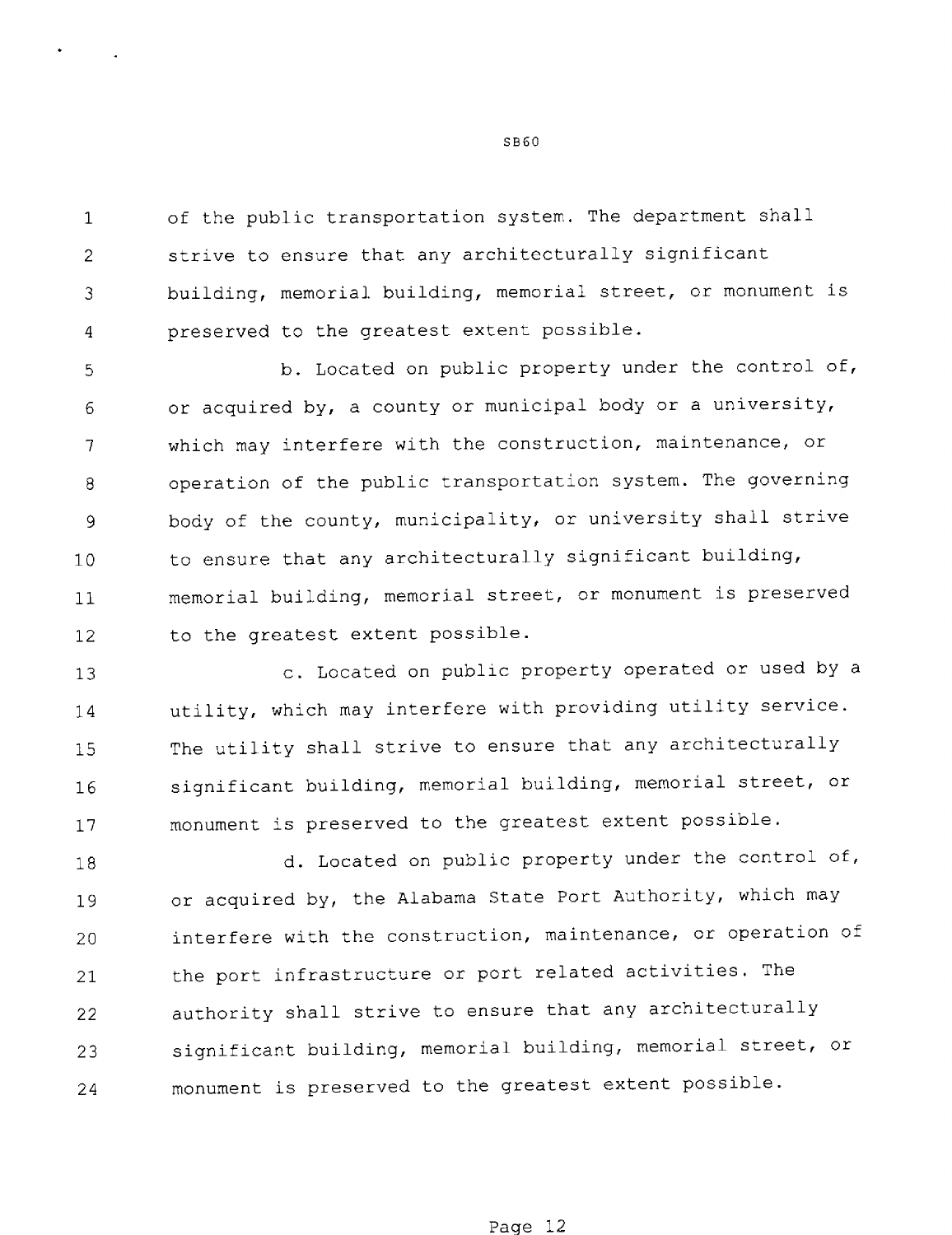Section 8. The Committee on Alabama Monument  $\mathbf{1}$ Protection, pursuant to the Alabama Administrative Procedure  $\overline{2}$ Act, shall adopt rules as necessary to provide for the  $\overline{3}$ implementation of this act including, but not limited to,  $\overline{4}$ further defining an architecturally significant building. 5 Section 9. This act shall become effective 6 immediately following its passage and approval by the  $\overline{7}$ Governor, or its otherwise becoming law. 8

 $\bar{z}$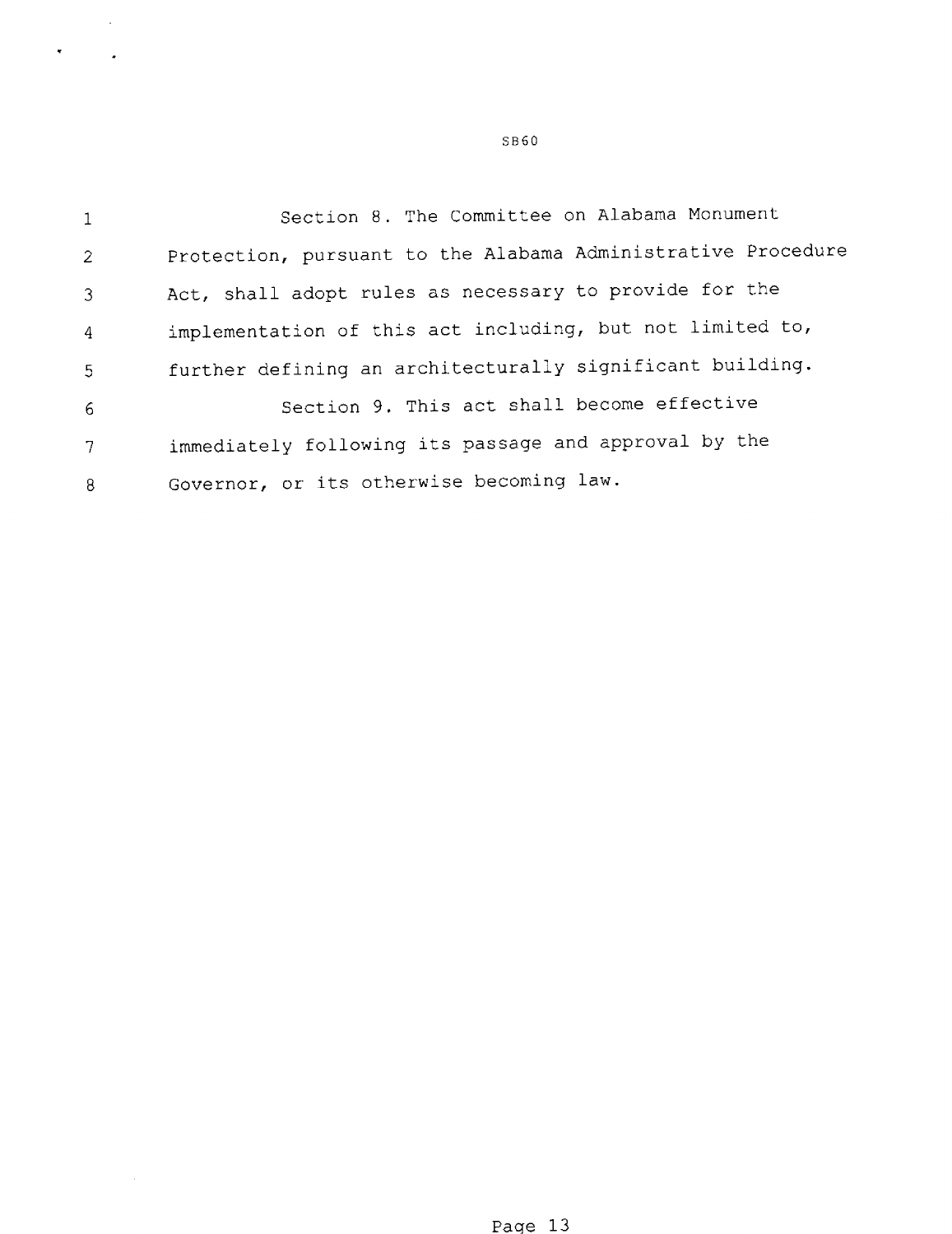Del Mal Mac Mathematics of the House of Represent<br>
Mac *Mathematics* of the House of Represent<br>
that the within Act originate<br>
that the within Act originate<br>
that the within Act originate<br>
that the within Act originate<br>
that the w 2 Del Mal 3 President and Presiding Officer of the Senate 4 Mac Meliter **Via:** Muther<br>
that the within Act originated<br>
that the within Act originated<br>
that the within Act originated<br>
that the within Act originated<br>
that the within Act originated<br>
that the within Act originated<br>
that the withi 5 Speaker of the House of Representatives 6 8360 7 8 Senate 09-MAR—17 <sup>I</sup> hereby certify that the within Act originated in and passed  $\begin{array}{c} 9 \\ 10 \end{array}$ the Senate, as amended.  $11$ Senate l9-MAY—l7 12 senate is-mar I.<br>I hereby certify that the within Act originated in and passed 13 the Senate, as amended by Conference Committee Report. 14 Senate 19-MAY-17 15 senate is nafit?<br>I hereby certify that the within Act originated in and passed l6 the Senate, as amended by Executive Amendment. 17 18 Patrick Harris, 19 Secretary. 20 21 22 House of Representatives 23 Passed: 27—APR—17, as amended 24 25 House of Representatives 26 Passed: 19-MAY-17, as amended by Conference Committee Report.<br>House o**APPROVED**atives 5-2/-00/7 27 House **APPROVED** atives  $0 - \leq x \leq 1$ .<br>Passed 19-MAY-17, as amended by the Executive Amendment. 28 29  $35$  Pu TIME 30 Senator Allen (Alabama Secretary Of State) 31 Act Num....: 2017-354  $\textbf{ERNOR}$  /  $\text{Biil Num.}$  : 8-60 Recv'd 05/25/17 09:22amSLF

Page 14

SBEO